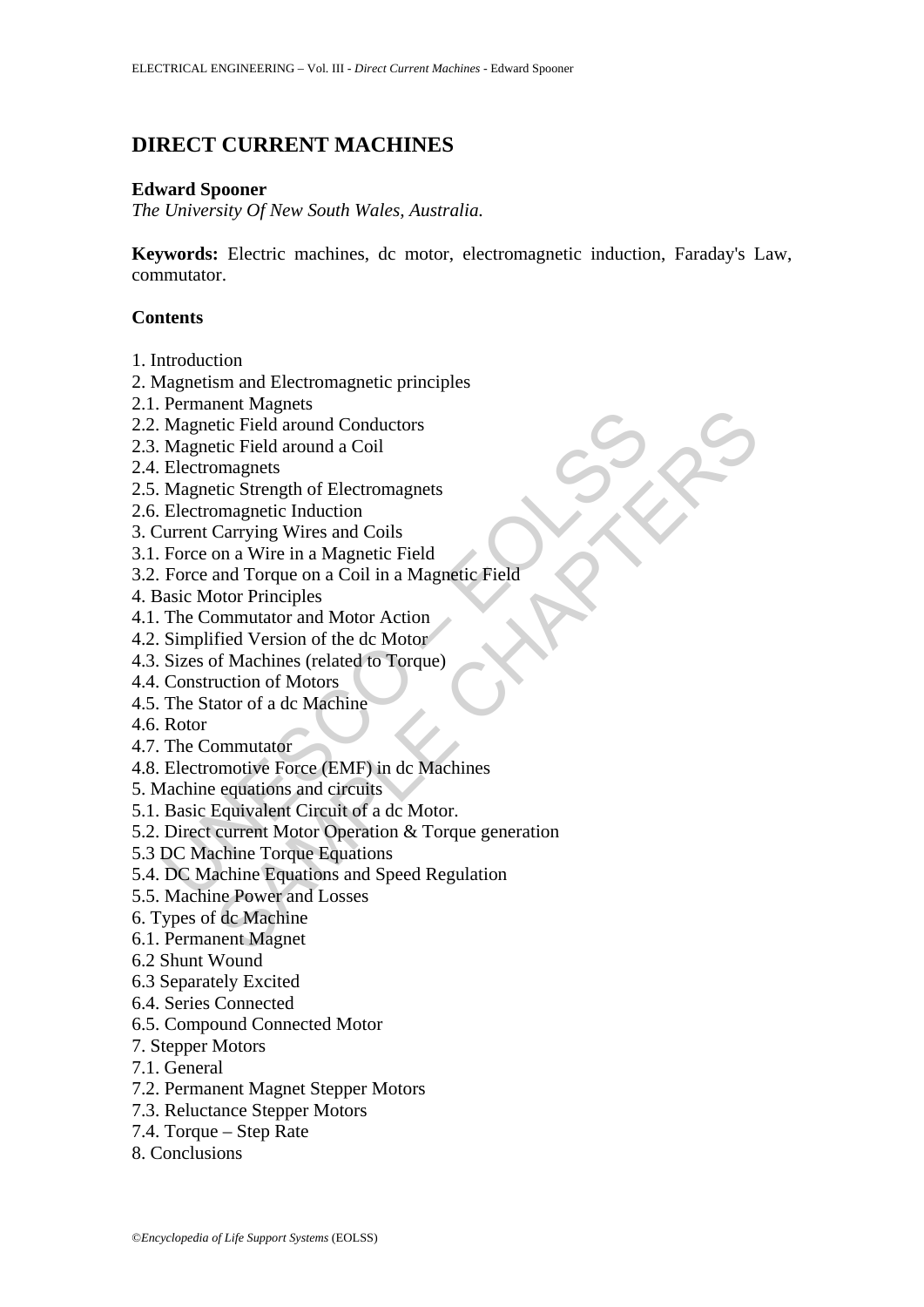Glossary Bibliography Biographical Sketch

#### **Summary**

This chapter gives a background to the principles behind the operation of dc motors and stepper motors. Permanent magnet, shunt, separately excited, series and compound wound dc motor connections are described. A description of the equations behind the basic behavior of these machines is given and the torque vs speed and speed vs armature (voltage and current) characteristics are illustrated, which gives a background to the control of these motors.

#### **1. Introduction**

Electrical machinery has been in existence for many years. The applications of electrical machines have expanded rapidly since their first use many years ago. At the present time, applications continue to increase at a rapid rate.

attroduction<br>trical machinery has been in existence for many years. The applic<br>thines have expanded rapidly since their first use many years a<br>e, applications continue to increase at a rapid rate.<br>use of electrical motors ction<br>machinery has been in existence for many years. The applications of electave<br>e expanded rapidly since their first use many years ago. At the pre<br>cations continue to increase at a rapid rate.<br>f electrical motors has i The use of electrical motors has increased for home appliances and industrial and commercial applications for driving machines and sophisticated equipment. Many machines and automated industrial equipment require precise control. Direct current motors are ideal for applications where speed and torque control are required. Direct current motor design and complexity has changed from early times where dc machines were used primarily for traction applications. Direct current motors are used for various applications ranging from steel rolling mills to tiny robotic systems. Motor control methods have now become more critical to the efficient and effective operation of machines and equipment. Such innovations as servo control systems and industrial robots have led to new developments in motor design.

Our complex system of transportation has also had an impact on the use of electrical machines. Automobiles and other means of ground transportation use electrical motors for starting and generators for their battery-charging systems. Recently there have been considerable developments in electric vehicles and also in hybrid electric vehicles which use a combination of a dc motor and an internal combustion engine for efficient operation.

In this chapter machines driven by dc electrical supplies are considered. Since the operation of this type of machine is based upon the flow of current in conductors and their interaction with magnetic fields, common principles that underlie the behavior of dc machines will be examined first.

#### **2. Magnetism and Electromagnetic Principles**

Magnetism and electromagnetic principles are the basis of operation of rotating electrical machines and power systems. For this reason, a review of basic magnetic and electromagnetic principles will be given.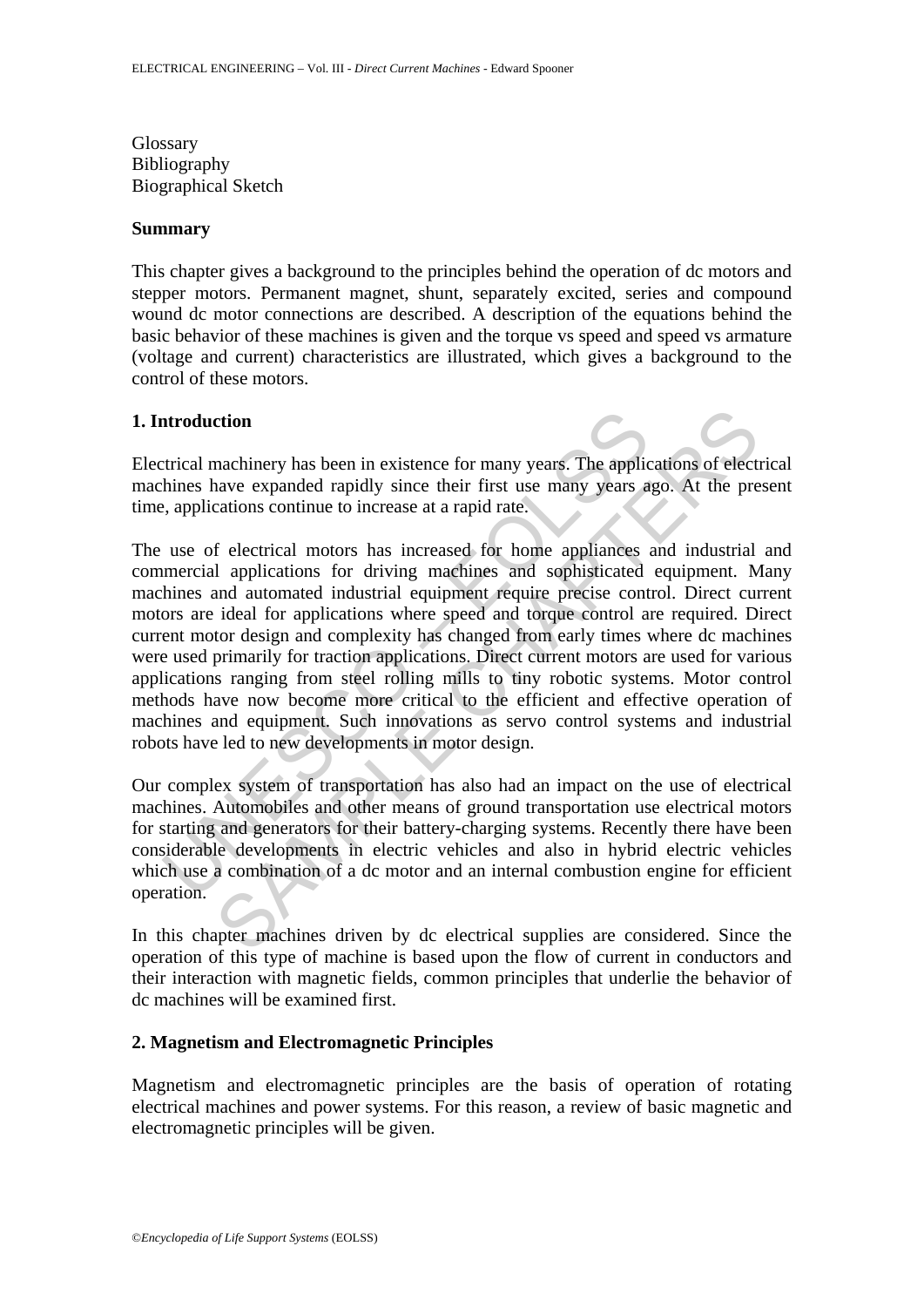#### **2.1. Permanent Magnets**

Permanent magnets are generally made of iron, cobalt, nickel or other 'hard' magnetic materials, usually in an alloy combination. The ends of a magnet are called north and south poles. The north pole of a magnet will *attract* the south pole of another permanent magnet. A north pole *repels* another north pole and a south pole *repels* another south pole. The two laws of magnetism are:

- 1) Unlike poles attract (see Figure 1);
- 2) Like poles repel (see Figure 2).

The magnetic field patterns when two permanent magnets are placed end to end are shown in Figures 1 and 2. When the magnets are farther apart, a smaller force of attraction or repulsion exists. A *magnetic field*, made up of *lines of force* or *magnetic flux*, is set up around any magnetic material. These magnetic flux lines are invisible but have a definite direction from the magnet's north to south pole along the outside of the magnet. When magnetic flux lines are close together, the magnetic field is stronger than when further apart. These basic principles of magnetism are extremely important for the operation of electrical machines.



Figure 2: Like poles repel

## **2.2. Magnetic Field around Conductors**

Current-carrying conductors, such as those in electrical machines, produce a magnetic field. It is possible to show the presence of a magnetic field around a current-carrying conductor. A compass may be used to show that magnetic flux lines around a conductor are circular in shape.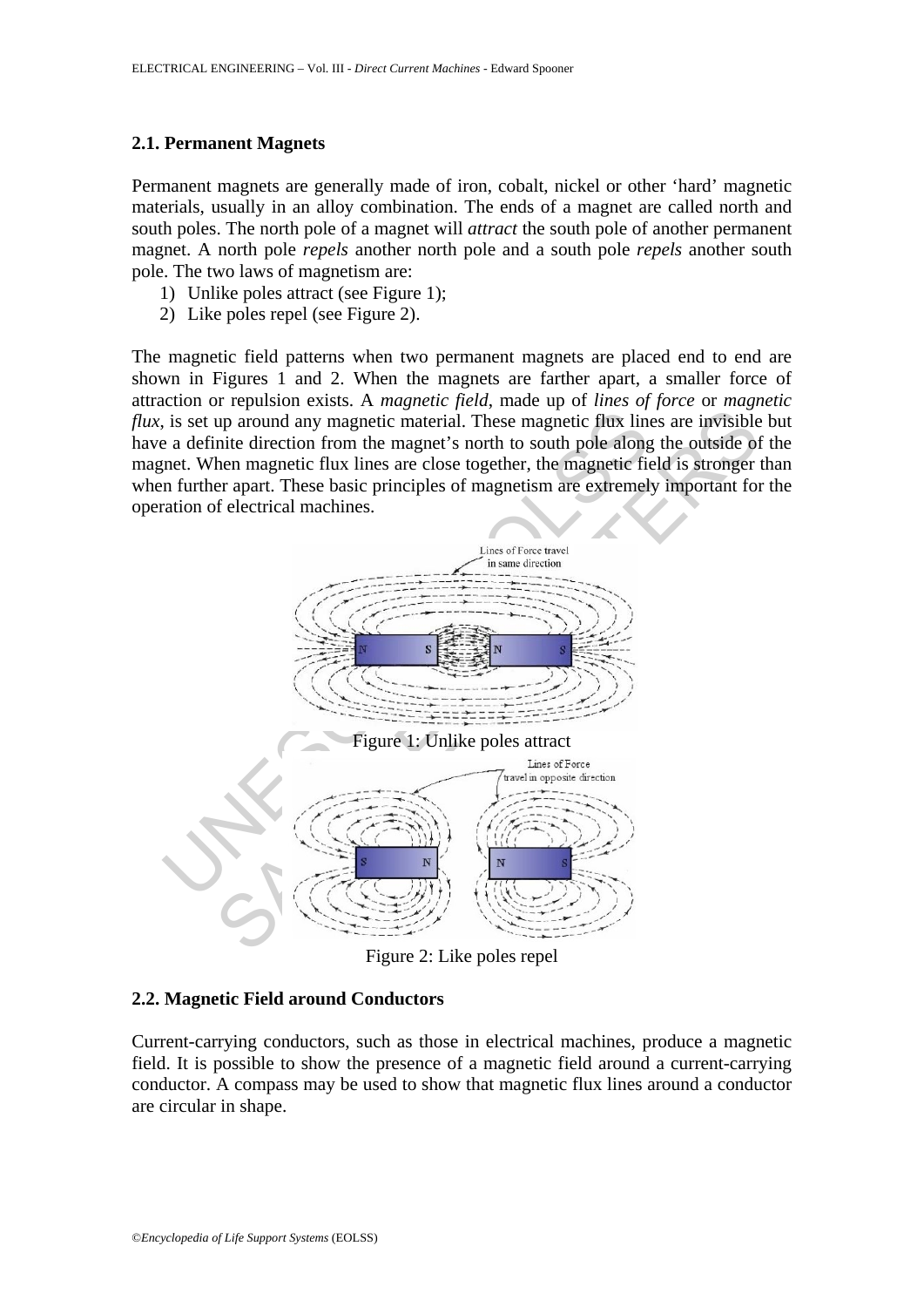A method of remembering the direction of magnetic flux around a conductor is the right-hand "cork-screw" rule. If a conductor is held in the right hand as shown in Figure 3, with the thumb pointing in the direction of current flow from positive to negative, the fingers then encircle the conductor, pointing in the direction of the magnetic flux lines.



The circular magnetic field is stronger near the conductor and becomes weaker at a greater distance. A cross-sectional end view of a conductor with current flowing toward the observer is shown in Figure 4. Current flow towards the observer is shown by a circle with a dot in the centre. Notice that the direction of the magnetic flux lines is counter-clockwise, as verified by using the right-hand rule.



When the direction of current flow through a conductor is reversed, the direction of the magnetic lines of force is also reversed. The cross-sectional end view of a conductor in Figure 5 shows current flow in a direction away from the observer. Notice that the direction of the magnetic lines of force is now clockwise.



Figure 5: Current into the page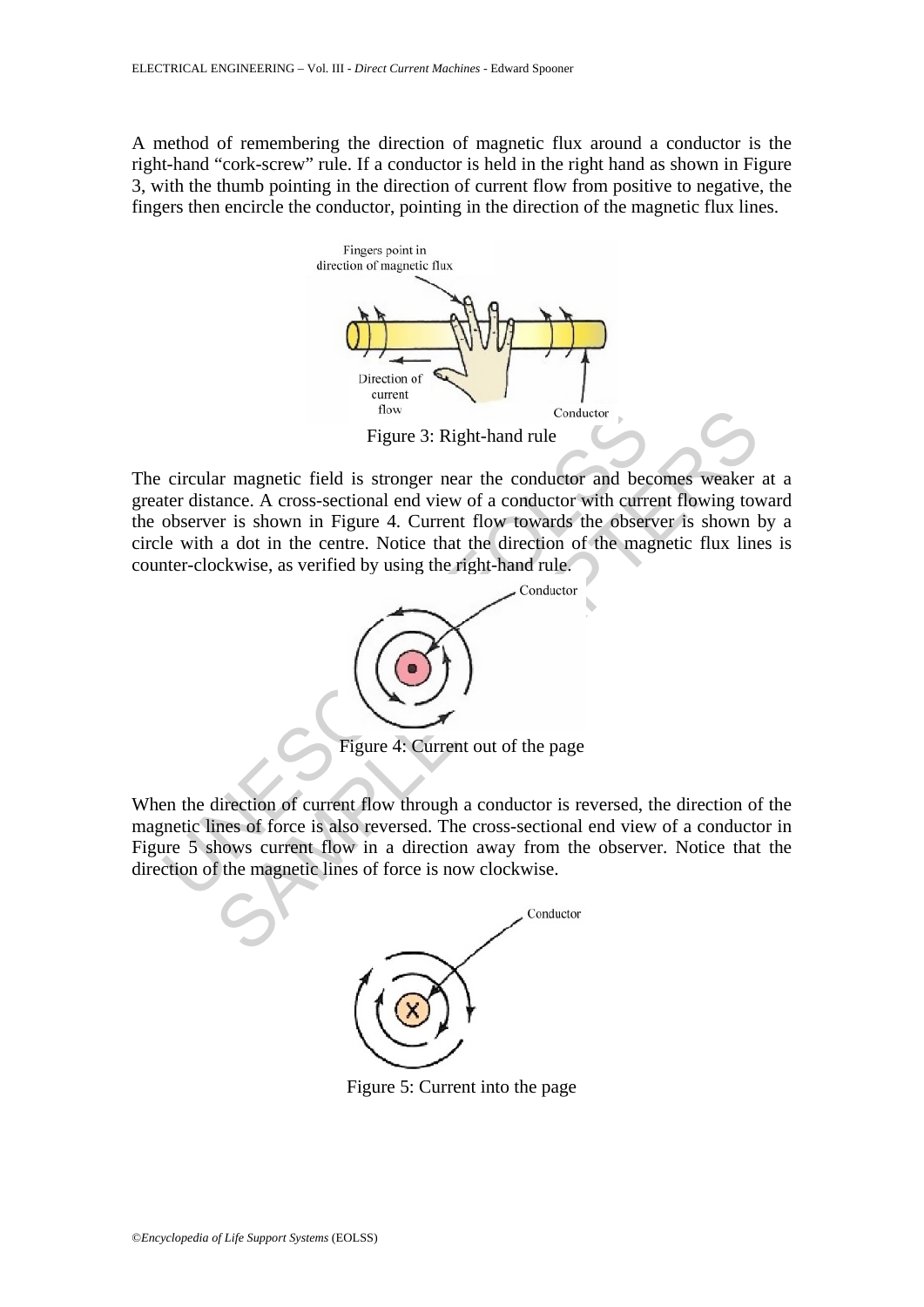When two conductors are placed parallel to each other, and the direction of current through both of them is the same, the magnetic field lines amalgamate to become one and the two conductors attracted together. See Figure 6.



Figure 6: Two parallel conductors

The presence of magnetic lines of force around a current-carrying conductor can be observed by using a compass. When a compass is moved around the outside of a conductor, its needle will align itself tangentially to the lines of force as shown in Figure 7.



Figure 7: Field's effect on a compass

When current flow is in the opposite direction, the compass polarity reverses but remains tangential to the conductor.

## **2.3. Magnetic Field around a Coil**

The magnetic field around one loop of wire is shown in Figure 8.



Figure 8: Loop of wire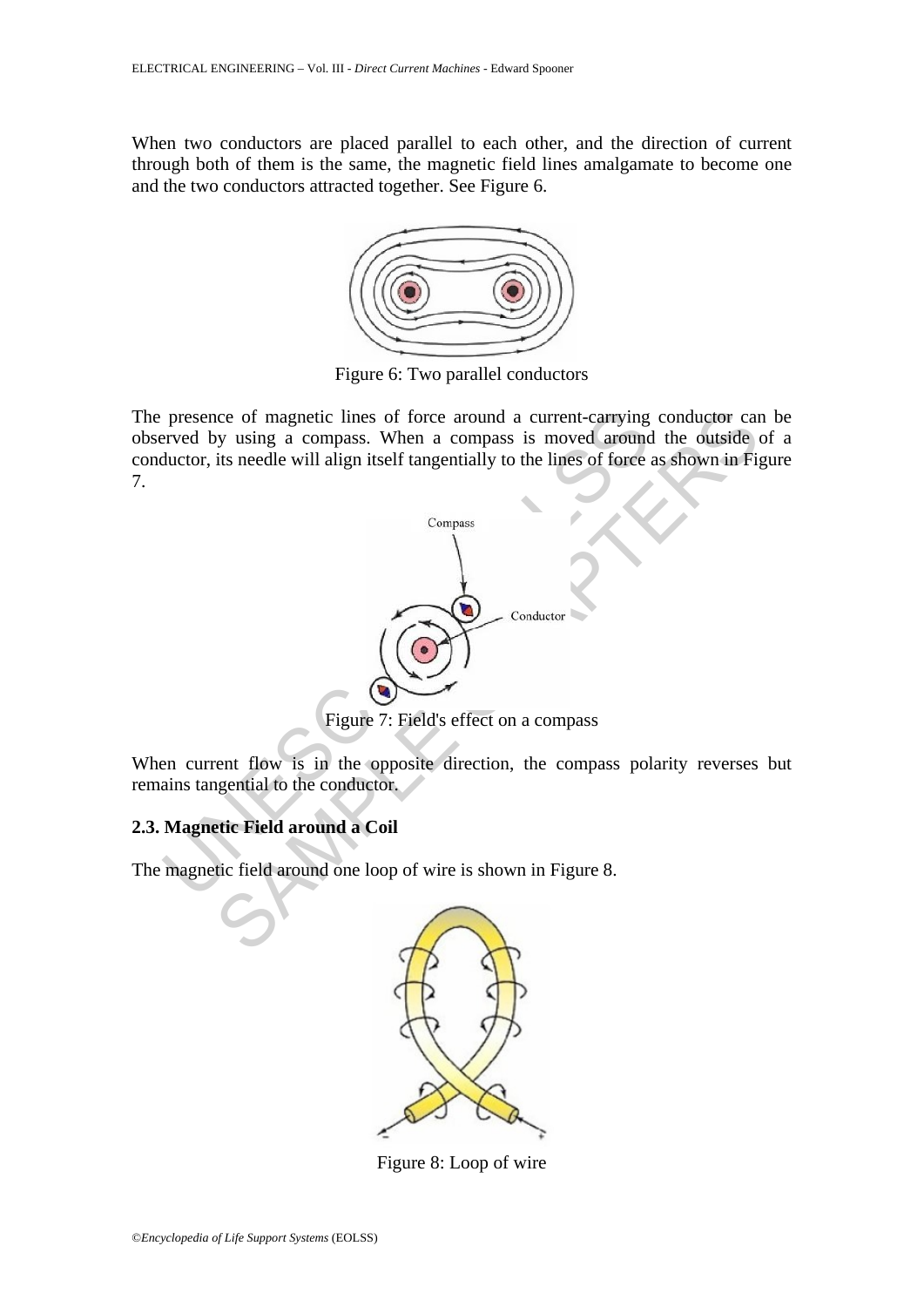Magnetic flux lines extend around the conductor as shown when current passes through the loop. Inside the loop, the magnetic flux is in one direction. When many loops are joined together to form a coil as shown in the Figure 9, the magnetic flux lines surround the coil as shown in Figure 10. The field produced by a coil is much stronger than the field of one loop of wire. The field produced by a coil is similar in shape to the field around a bar magnet. A coil carrying current, often with an iron or steel core inside it is called an electromagnet. The purpose of a core is to provide a low reluctance path for magnetic flux, thus increasing the flux that will be present in the coil for a given number of turns and current through the coil.



Figure 10: Cross-sectional view of the above coil

# **2.4. Electromagnets**

Electromagnets are produced when current flows through a coil of wire as shown below. Almost all electrical machines have electromagnetic coils. The north pole of a coil of wire is the end where the lines of force exit, while the south polarity is the end where the lines of force enter the coil. To find the north pole of a coil, use the right-hand rule for polarity, as shown in Figure 11. Grasp the coil with the right hand. Point the fingers in the direction of current flow through the coil, and the thumb will point to the north polarity of the coil. When the polarity of the voltage source is reversed, the magnetic poles of the coil reverse.



Figure 11: Finding the north pole of an electromagnet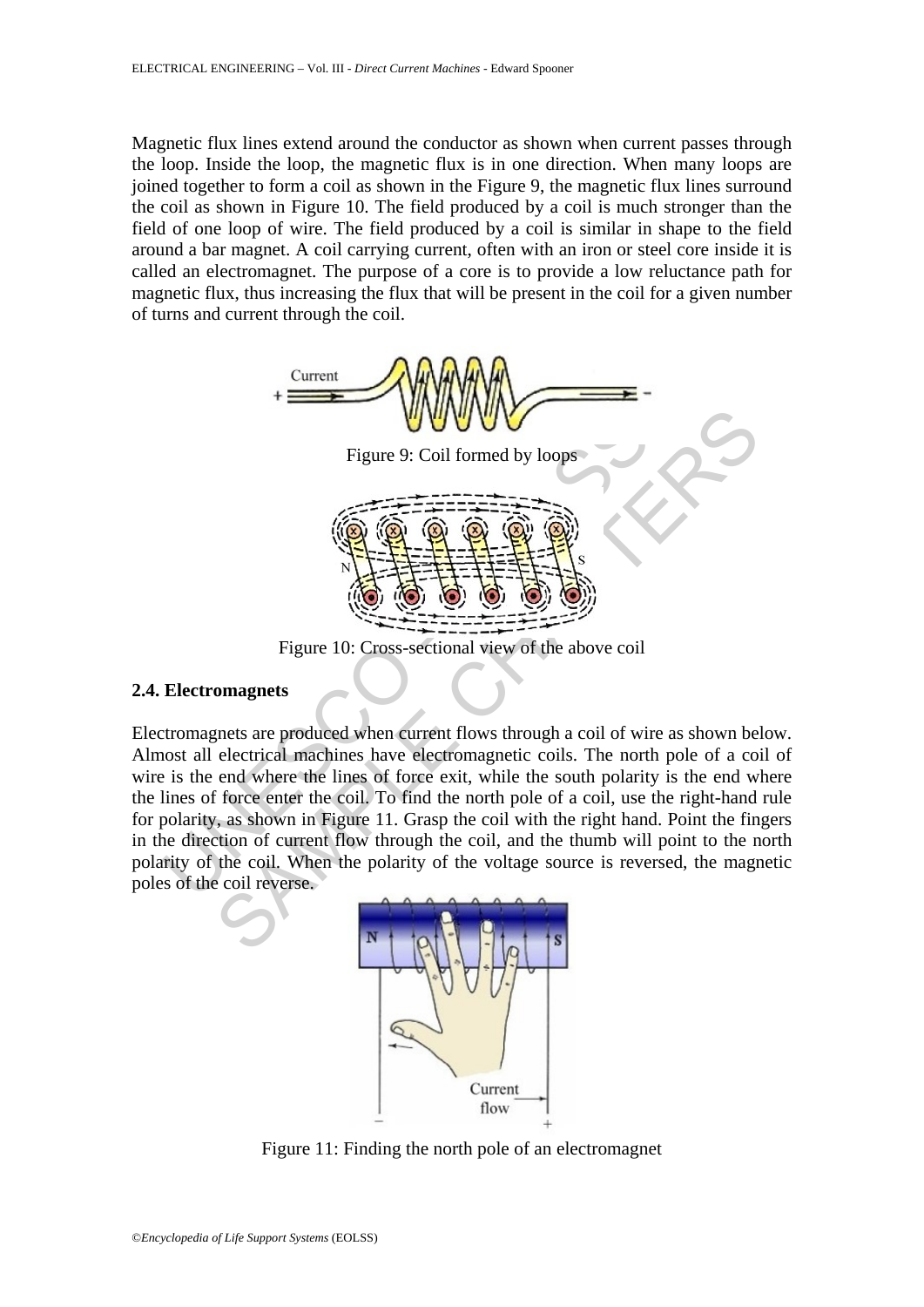The poles of an electromagnet can be checked by placing a compass near a pole of the electromagnet. The north-seeking pole of the compass will point toward the north pole of the coil.

#### **2.5. Magnetic Strength of Electromagnets**

The magnetic strength of an electromagnet depends on three factors: (1) the amount of current passing through the coil, (2) the number of turns of wire, and (3) the type of core material. The number of magnetic lines of force is increased by increasing the current, by increasing the number of turns of wire, by decreasing any air gap in the path of the magnetic flux, or by using a more desirable type of core material.

#### **2.6. Electromagnetic Induction**

The principle of electromagnetic induction is one of the most important discoveries in the development of modern electrical technology. Electromagnetic induction is the induction of electric voltage in an electrical circuit caused by a change in the magnetic field coupled to the circuit. When electrical conductors, such as alternator windings, are moved within a magnetic field, an electrical voltage is developed in the conductors. The electrical voltage produced in this way is called an *induced voltage*. A simplified illustration showing how induced voltage is developed is shown in Figure 12. Michael Faraday developed this principle in the early nineteenth century.



If a conductor is placed within the magnetic field of a horseshoe magnet so that the left side of the magnet has a north pole (N) and the right side has a south pole (S), magnetic lines of force travel from the north pole of the magnet to the south pole. The ends of the conductor in Figure12 are connected to a volt meter to measure the induced voltage. The meter can move either to the left or to the right to indicate the direction and magnitude of induced voltage. When the conductor is moved, the amount of magnetic flux contained within the electrical circuit (which includes the wire and the connections to the meter and the meter itself) changes. This change induces voltage through the conductor. Electromagnetic induction takes place whenever there is a change in the amount of flux coupled by a circuit. In this case the motion of the conductor in the **up** direction causes more magnetic flux to be contained within the circuit and the meter